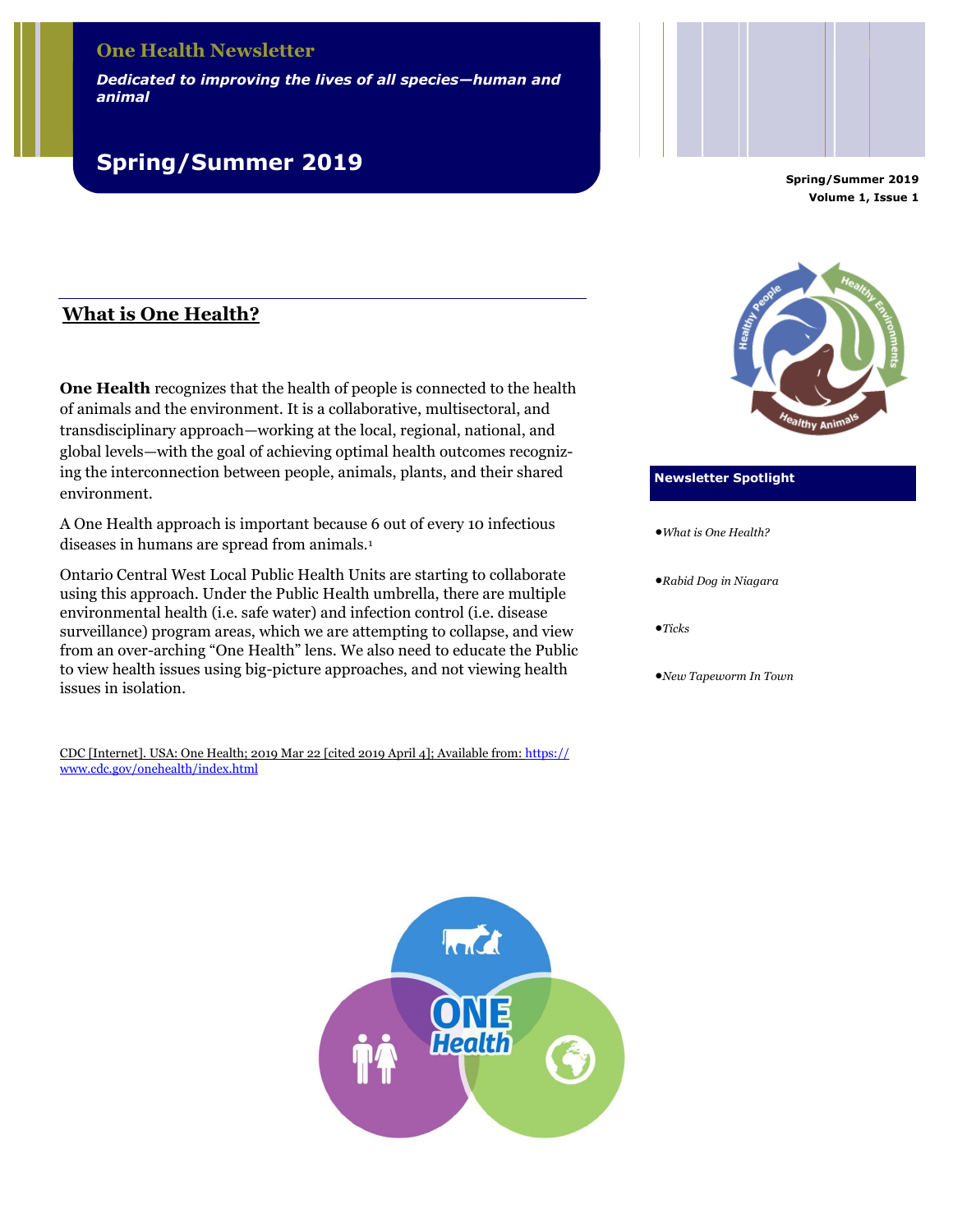# **A Rabid Dog Experience in Niagara Region**

In mid-February 2019, an unvaccinated eighteen-month old dog was taken three times to different veterinary clinics for what was believed to be accidental poisoning. The dog's condition worsened until it was so ill that it was euthanized on Feb. 13, 2019. Though classic symptoms associated with rabies such as aggressive behaviour, difficulty swallowing/foaming at the mouth were not noted, the dog was experiencing difficulty standing up. The veterinary staff suspected a poisoning, and as a precaution, reported the case to public health. The dog was tested and found to be positive for raccoon rabies. The report came in on Friday, Feb. 15, at approximately 2 p.m. and Public health inspectors immediately began their investigation.



As the dog owners live in an isolated rural setting, there were fortunately few contacts outside the immediate family and vet clinic staff. Even with limited outside exposure, 29 people who were potentially in contact with saliva from the dog received rabies post-exposure prophylaxis. Some of the exposed were veterinary staff that had previously been vaccinated; however, this, in turn, required that blood titres had to be acquired to further determine the appropriate course of treatment.

The dog itself is one of several family pets and livestock that had spent its entire life at the same rural farm where it was born. Neither the positive dog, nor any of the other pets or livestock had ever been vaccinated against rabies in spite of raccoon rabies being present in the area. As a result, the Ministry of Agriculture, Food and Rural Affairs are investigating the other animals at the farm. Fortunately for investigators, the family has been cooperative and understand that the other pets have a significant risk of acquiring rabies too.

A special thank you to the vigilant veterinary clinical staff for contacting public health to follow-up with rabies testing after the animal was euthanized, in spite of the proposed poisoning diagnosis. Had the rabies not been discovered, there likely could have been human cases of rabies in our community.

The health unit subsequently did a media release and a number of radio and newspaper interviews regarding the investigation. As a result of the publicity around the rabid dog investigation, there is a heightened awareness in medical and veterinary communities as well as the general public.

This investigation is a keen reminder that rabies is very much present with us, and pet vaccination still remains the most effective barrier to prevent this fatal illness from entering our communities.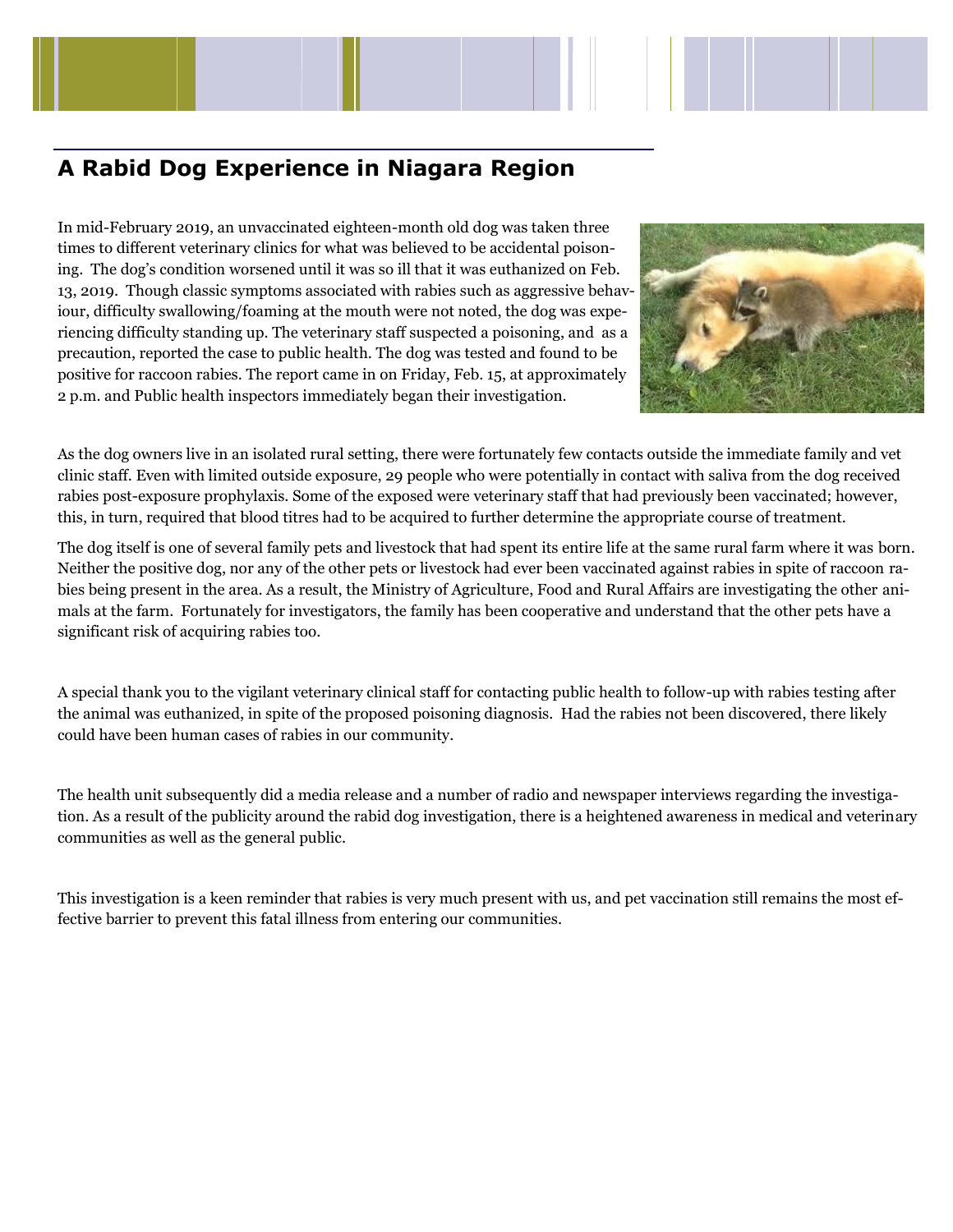# **Rabies in Ontario**

# *Did you know there are three different strains of rabies circulating in Ontario?*

Locally, we are dealing with a raccoon rabies strain outbreak, other parts of Southwestern Ontario are dealing with cases of fox strain rabies and we continue to see reports of bat strain rabies in low numbers in all areas of Ontario. What does this mean to you? It means that Rabies is Real in Ontario and there is a greater probability that domestic animals could contract rabies.

Since the raccoon rabies outbreak began back in December 2015, a total of **460** animals have been found positive with the strain in Ontario. This outbreak has affected multiple heath units including: Hamilton, Halton, Brant, Wellington Dufferin Guelph, Niagara, Waterloo and Haldimald Norfolk.

## *What does this mean for veterinarians and clinics?*

What if the cat had contact with a bat recently? What if the dog was unsupervised in the yard and had contact with a raccoon? It is always a possibility and wise to consider rabies during your diagnosis of any animal brought in to your clinic. Remember that animals can be infectious just prior to exhibiting symptoms. Some symptoms to consider; paralysis/or abnormal gait, excess saliva/drool, respiratory distress, loss of appetite, biting at objects/itself or others, change in vocalization by constant meowing or inability to bark, and/or becoming lethargic or increased aggression. It is also best practice to wear gloves with all animals where contact with salvia is possible.



Veterinarians, Registered Veterinary Technicians and other veterinary healthcare team members are encouraged to appropriately assess animal health and consider rabies in the differential diagnosis for ill domestic animals, conduct appropriate risk assessments and implement measures for infection prevention and control and report suspected animal cases of rabies to your local public health unit for appropriate testing and follow-up.



*For more information about rabies in Ontario, visit, [https://](https://www.ontario.ca/page/rabies-wildlife) [www.ontario.ca/page/rabies-wildlife](https://www.ontario.ca/page/rabies-wildlife)*

*For more information on MNRF baiting program, visit, [https://](https://www.ontario.ca/page/rabies-wildlife) [www.ontario.ca/page/rabies-wildlife](https://www.ontario.ca/page/rabies-wildlife)*

*To report wildlife to domestic animal exposures to OMAFRA call*

*1-877-424-1300*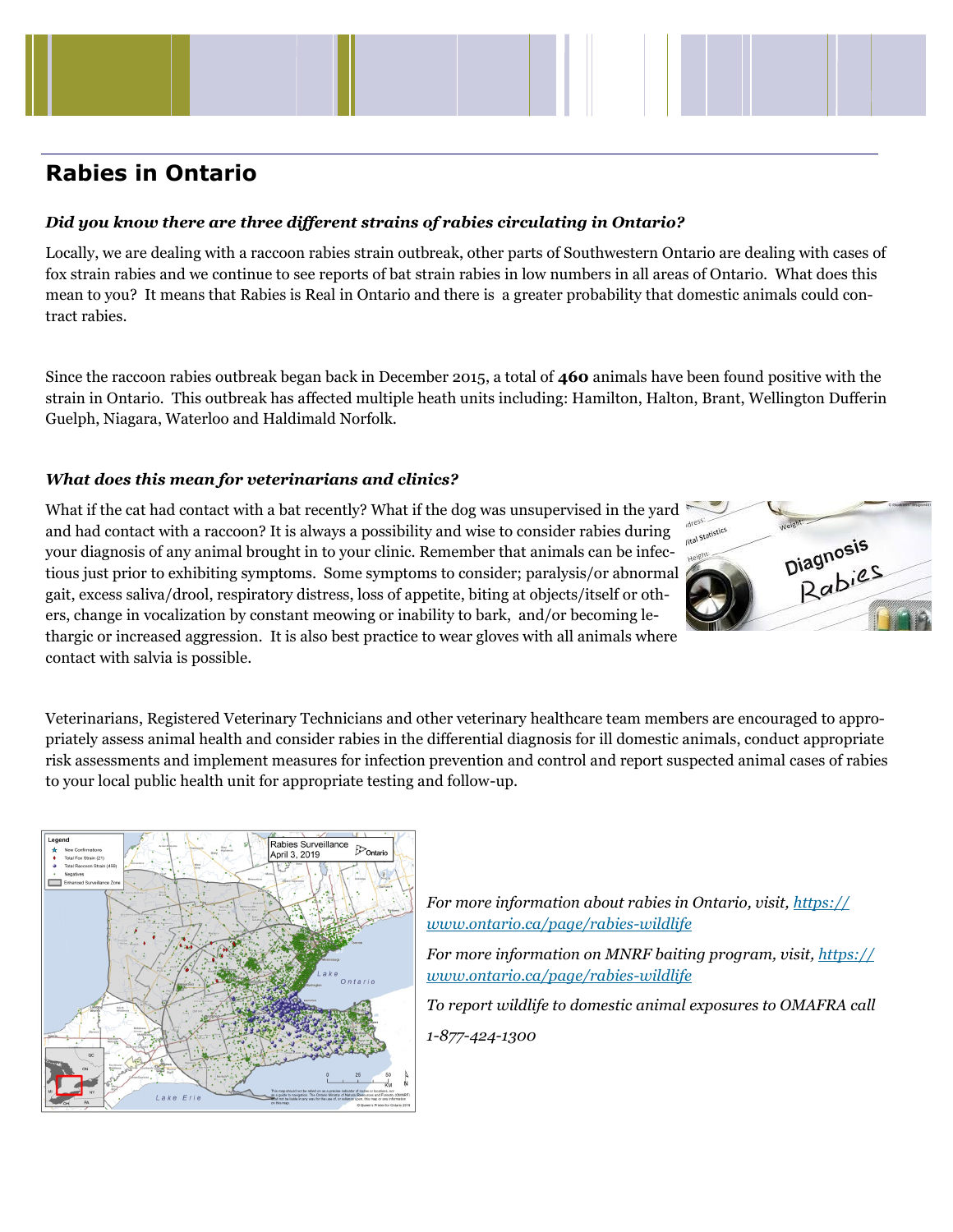

# **Tick Season**

In preparation for the 2019 tick surveillance season, the Ministry of Health and Long-Term Care, in collaboration with Public Health Ontario, the University of Ottawa and the University of Guelph are launching a new rapid tick identification system called, *eTick*. In addition, Public Health Ontario will be providing an updated version of the Ontario Lyme disease map showing estimated risk areas across the province.

The eTick pilot project is a free, public platform for rapid image-based tick identification and real-time mapping of submissions through [www.etick.ca.](http://www.etick.ca) This surveillance system will run in parallel with the current provincial passive and active surveillance programs. Anyone who finds a tick can submit a picture through the website and receive species identification results within 48 hours. Ticks from all sources can be submitted including those from humans, animals or those found free in the environment. As of April 1, 2019, ticks collected in Quebec, Ontario and New Brunswick will be accepted for identification.

The *[Ontario Lyme Disease Map: Estimated Risk](https://www.publichealthontario.ca/-/media/documents/lyme-disease-risk-area-map-2018.pdf?la=en) Areas* is used to assist local public health units and public health professionals when conducting Lyme disease case investigations. The map is updated annually, identifying known or potentially emerging risk areas for blacklegged ticks across the province. Estimated risk areas are locations where blacklegged ticks have been identified or are known to occur and where humans have the potential to come into contact with infected ticks.

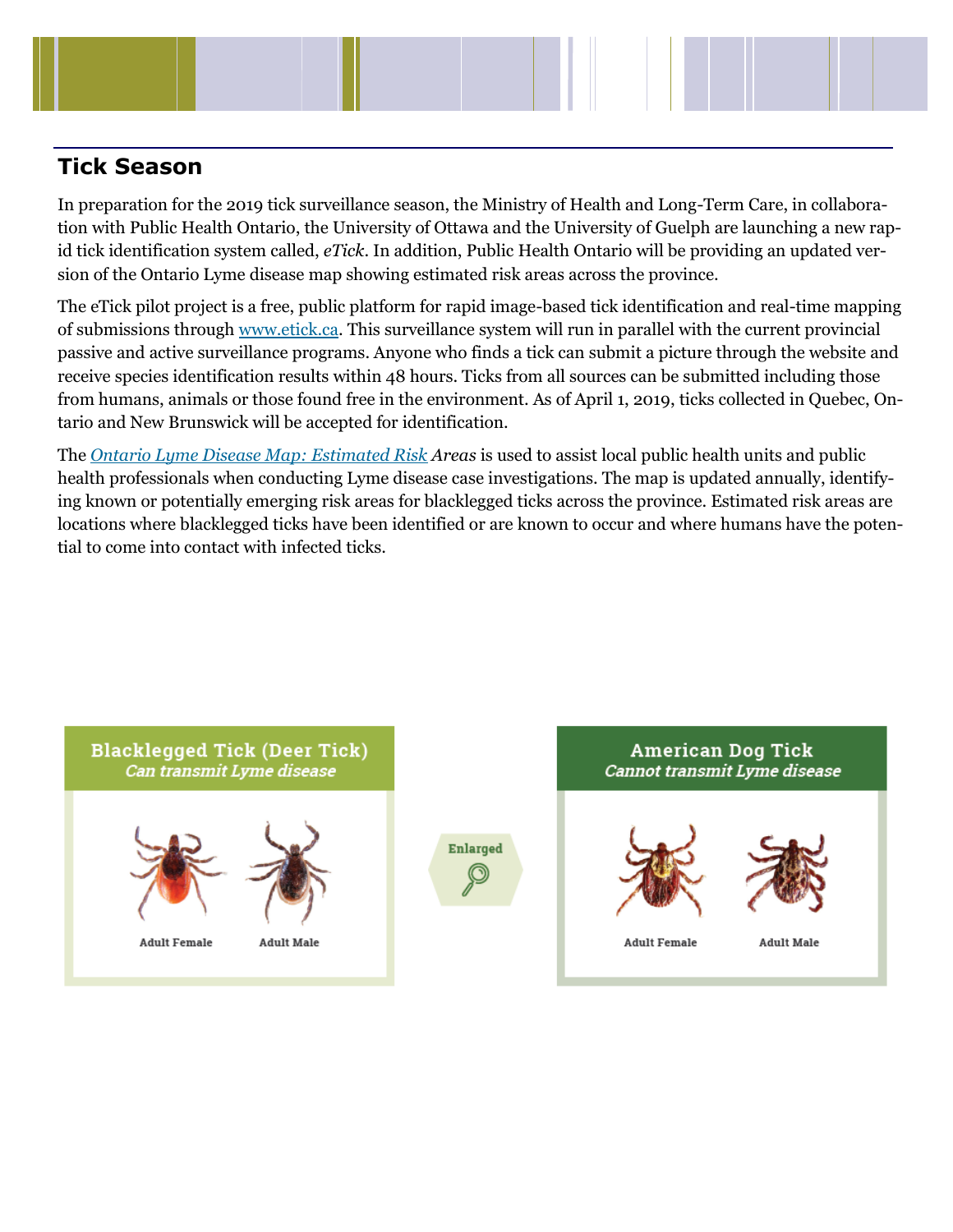# **Keeping Your Pets Safe in Hot Weather**

As warmer weather approaches, it is important to remember to take steps to keep our pets safe from the heat. Pets like dogs and cats do not have sweat glands all over their bodies as humans do to regulate their body temperatures. Instead, dogs pant to control their body temperatures, and cats may also rely on panting to control their body temperatures but also groom themselves as a way to cool down.

As our pets have a lesser ability to cope with the heat they are more susceptible to its negative side effects such as a heat stroke. This is especially true for overweight pets and those with long hair, thick coats or short faces. English and French bulldogs are more likely to suffer from heat stroke than the average dog.

# **What Is Heat Stroke in my Pet?**

Heat stroke can occur in pets when their body isn't able to cope with the external heat, leading to illness, organ failure and even death. A dog's normal body temperature is about 39°C; an increased body temperature of 41°C or greater can lead to serious consequences such as brain damage or death. Smaller pets such as cats can suffer from heat stroke if confined to small hot spaces or left out in the sun for an extended period of time.



# **What are the Signs & Symptoms of Heat Stroke in my Pet?**

Excessive panting Muscle twitching Anxious or dazed look Vomiting Weakness Increased drooling Diarrhea

# **What Can I Do to Protect My Pets from the Heat?**

Provide plenty of clean, fresh, cool water for your pets. Make sure to keep standing bowls of water in the shade to keep the water cool and to replace stagnant water often.

Take outdoor walks during the cooler times of the day such as the early morning or later in the evening;

Keep your pets inside on the hottest days;

Never leave pets inside a parked vehicle or in direct sunlight; and

If your pet is panting hard or making odd noises ensure they are taken out of the the heat.

# **What Do I Do If I Think My Pet Is Experiencing Heat Stroke?**

- 1) Take your pet out of the sun and heat.
- 2) Try to lower their body temperature using lukewarm or cool (not cold) water and damp towels.
- 3) Allow your pet to drink cool water if they are able to.
- 4) Take your pet to a veterinarian as soon as possible.

## **Sources:**

Ontario SPCA and Humane Society. (2015). Fast Facts. Retrieved from: [http://support.ontariospca.ca/site/PageServer?](http://support.ontariospca.ca/site/PageServer?pagename=nohotpets_Fast_Facts) [pagename=nohotpets\\_Fast\\_Facts](http://support.ontariospca.ca/site/PageServer?pagename=nohotpets_Fast_Facts)

Ontario SPCA and Humane Society. (2019). Keeping Your Pet Cool in the Summer. Retrieved from: [https://ontariospca.ca/blog/keeping](https://ontariospca.ca/blog/keeping-your-pet-cool-in-the-summer/)your-pet-cool-in-the-[summer/](https://ontariospca.ca/blog/keeping-your-pet-cool-in-the-summer/)

Ontario Veterinary Medical Association. (2019). Pet Safety Tips. Retrieved from: [https://www.ovma.org/pet](https://www.ovma.org/pet-owners/basic-pet-care/pet-safety-tips/)-owners/basic-pet-care/pet[safety](https://www.ovma.org/pet-owners/basic-pet-care/pet-safety-tips/)-tips/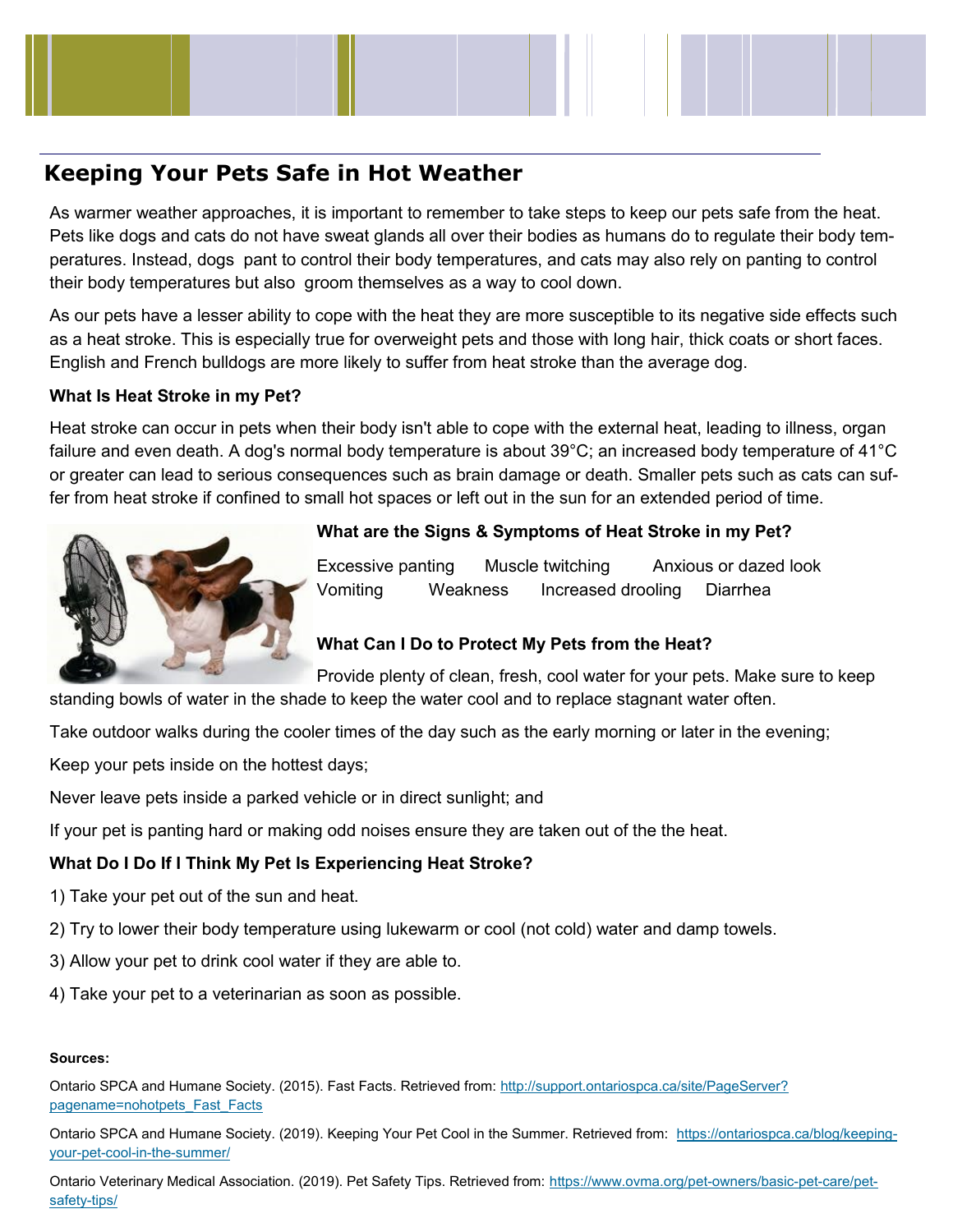

# **There's a New Tapeworm in Town!**  *Echinococcus can affect both animals and people*

By: Kristina Cooper RVT

# **What is Echinococcus?**

Echinococcus is the scientific term that describes a certain genus of tapeworm. It has recently been discovered to be a new and emerging issue in Canada.

The Taenia genus of tapeworm that most people are familiar with, and from time to time notice in their pet's stool, can be quite large-up to meters long. In contrast, Echinococcus appears quite a bit smaller, under just a few millimeters long. There are two forms of Echinoccous to be concerned about, Echinococcus granulosus and Echinococcus multiocularis.

## **How is Echinoccous contracted?**

Echinococcous granulosus can be contracted by dogs when they eat the meat of an infected intermediate host like sheep, cattle, goats, horses, pigs and also foxes that contain the larval form of the parasite. The dog (or other canid) then becomes the definitive host for the parasite allowing it to mature into the adult form which will release eggs into feces. These eggs can then be contracted by humans where they will form cysts in organ tissues which can cause Cystic Echinococcosis (CE).

Echinococcus multioccularis is contracted by foxes primarily but also by dogs, coyote, wolves and cats after they consume rodents, who are the intermediate hosts, that are carrying the larval stage of the disease. Once ingested the larval form matures into an adult worm which will release eggs into feces. These eggs can be contracted by humans where they can form tumors in organ tissue which can cause Alveolar Echinococcus (AE).

## **Symptoms of Echinococcosis in pets**

Symptoms in animals that have the adult stage of the infection- like pets, and who are the definitive hosts, can be nonexistent. Those that are carrying the larval form- like livestock or rodents, and who are intermediate hosts, can become symptomatic when the cysts or tumors the parasite causes begins to disrupt organ function.



# Life cycle of Echinococcus multilocularis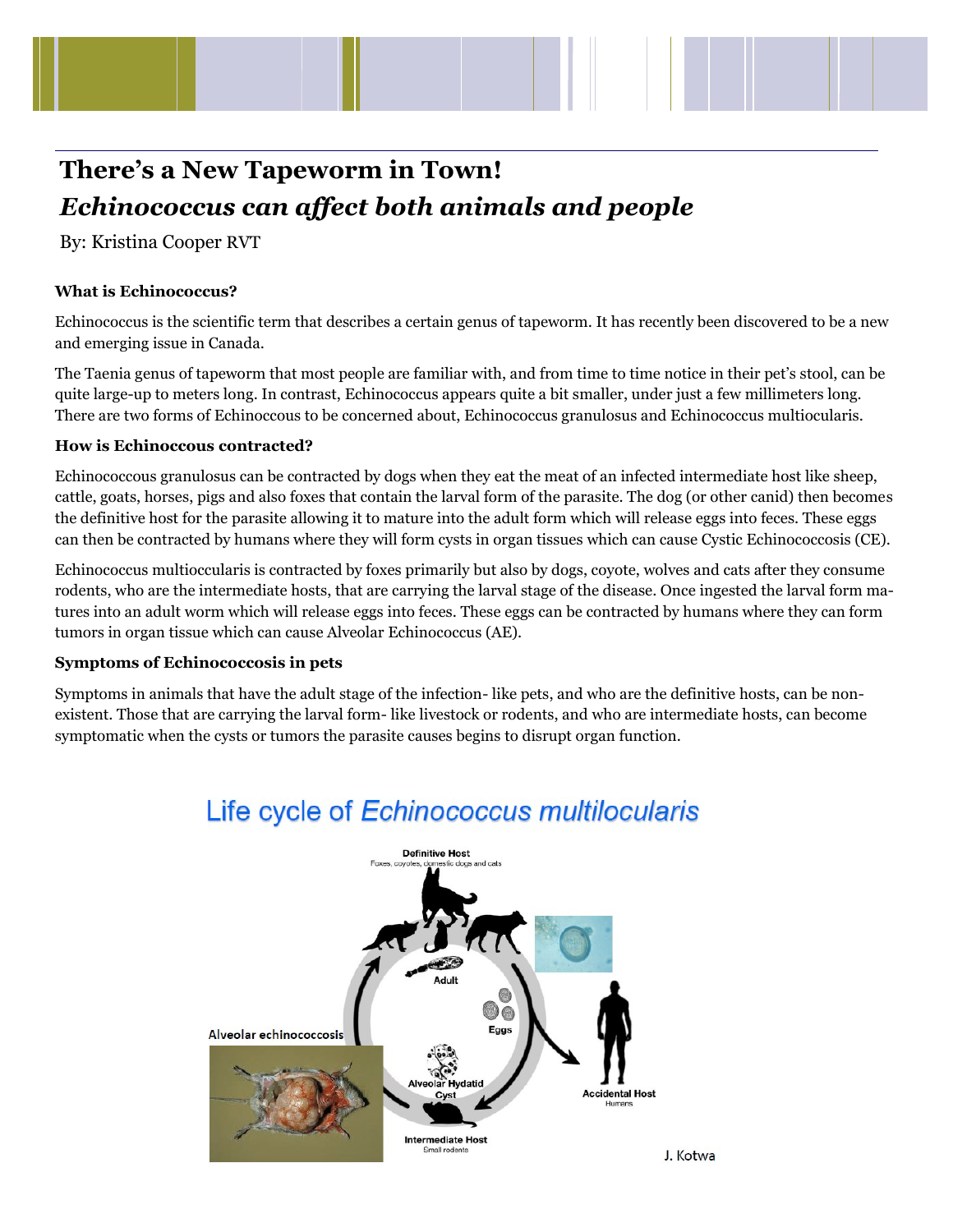

#### **Symptoms of Echinococcosis in people**

Echinococcus in people can be quite a concern as it can go undetected without apparent symptoms for many years.

Echinococus granulosus causing CE may result in one or more fluid filled cysts developing in the lungs and liver mainly but may also be seen in the bones, spleen, kidneys, eyes and central nervous system. Symptoms begin to occur when these cysts (also known as hydatids) begin to affect the tissues they inhabit. These may include, weakness, weight loss, loss of appetite, nausea, abdominal pain and neurological signs.

Echinococus multiocularis causing AE usually results in one primary tumor most likely occurring in the liver but can proliferate to surrounding tissue. Disease can take 5-15 years to develop with symptoms occurring as the liver tissue is damaged. These tumors often present similar to cancer. AE is more of a concern in people as it can have a high mortality rate.

#### **How is Echinoccosis treated?**

In animals regular deworming can effectively kill adult stages of the parasite. In some parts of the world livestock are vaccinated to prevent the larval stage of the parasite.

In humans that have developed Cystic Echinoccocus or Alveolar Echinoccous treatment is not as straightforward. Cysts resulting in cases of CE can be drained or surgically removed which can be curative. Tumors resulting in cases of AE will require surgically removal and in some cases long term chemotherapy is often needed to control the disease and prevent it from advancing.

#### **How can Echinococcosis be prevented?**

The best option for both people and pets is prevention when it comes to Echinoccosis.

Prevention can include: Regularly deworming of pets and livestock

Washing your hands after touching animals or gardening where eggs may be present in the soil

Washing any fruits and vegetables that may have been grown in infected soil

Pick up after your pets immediately to prevent contamination of the environment

Prevent your pets from consuming raw or deceased animal tissue that may be contaminated

#### **Echinococcus is a Reportable Disease in Ontario**

In Ontario, Veterinarians are required by law to report positive cases of Echinococcus multioccularis within one business day to their local Medical Officer of Health as noted under [R.R.O. 1990, Reg. 557: COMMUNICABLE DISEASES](https://www.ontario.ca/laws/regulation/900557) – GENERAL under the [Health Protection and Promotion Act, R.S.O. 1990, c. H.7.](https://www.ontario.ca/laws/statute/90h07) If you suspect or have confirmation of a case of Echinococcus multioccularis please contact your local public health unit to report.

"For more information on Echinococcus please visit the CDC's Emerging Infectious Disease Journal Volume 25, Number 2 February 2019 to review Echinococcus multilocularis Infection, Southern Ontario, Canada: [https://wwwnc.cdc.gov/eid/](https://wwwnc.cdc.gov/eid/article/25/2/18-0299_article) [article/25/2/18-0299\\_article](https://wwwnc.cdc.gov/eid/article/25/2/18-0299_article)

*Kristina Cooper is a Registered Veterinary Technician (RVT) and proud member of the Ontario Association of Veterinary Technicians (OAVT). She has previously worked in both small animal practice and a municipal animal shelter. With a special interest in the relationship between animal and human health she is currently the Provincial Manager of the OAVT Public Health Rabies Response Program and an active One Health Initiative advocate.*